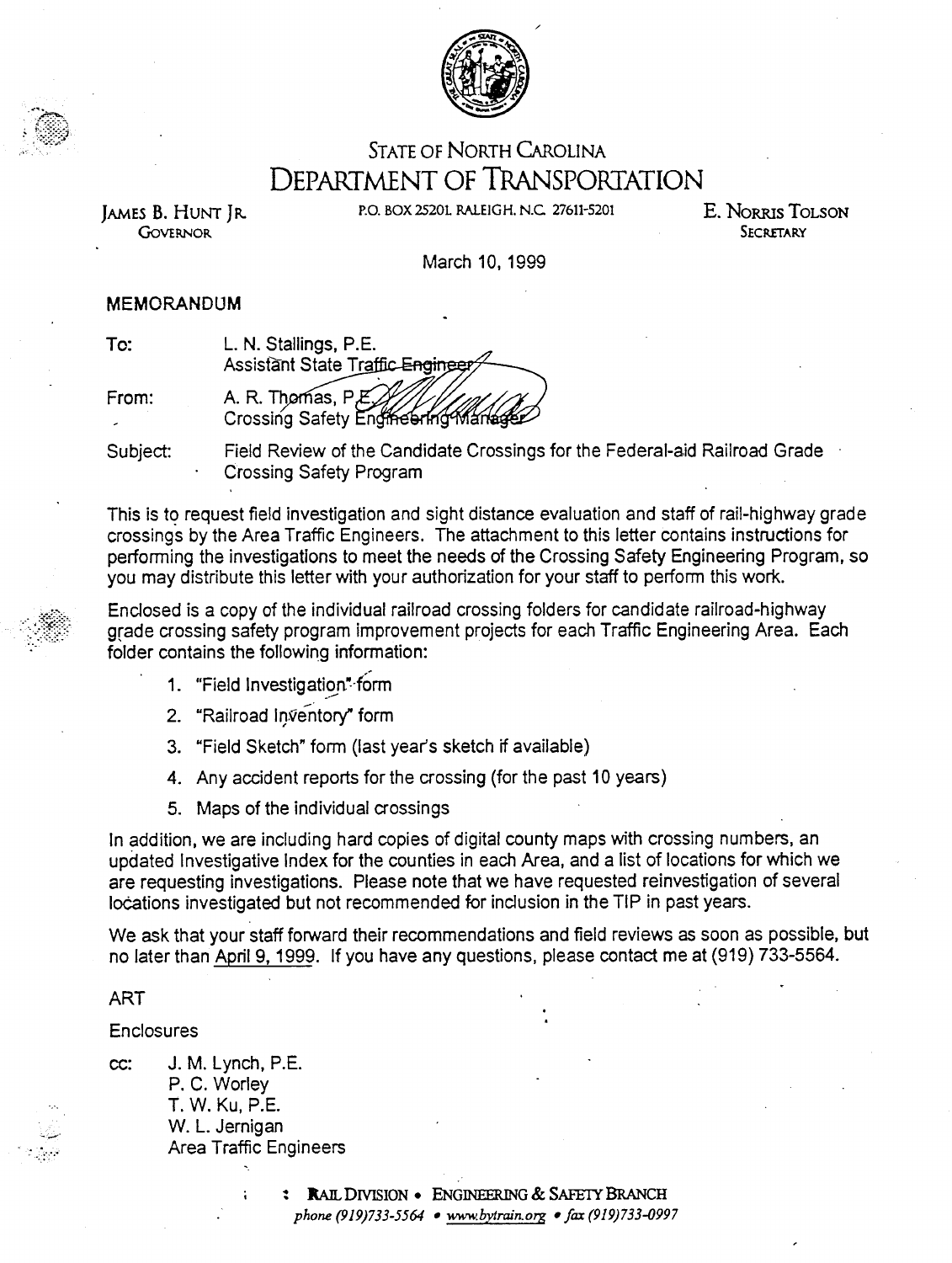## AREA TRAFFIC ENGINEERING FIELD INVESTIGATIONS RAILROAD-HIGHWAY GRADE CROSSINGS

; .!":;:;~;! While conducting field investigations, we ask that the following tasks be performed:

> 1. Fill out the "Field Investigation" form with your recommendation, SDF(s) ("0" "2" or "4" only), comments, etc.

,

- 2. Update the "Railroad Inventory" form by marking any changes with a red pen. (Note, it is not necessary to update the "grayed out" fields)
- 3. Provide a sketch of the crossing and the surrounding area on the "Field Sketch" form (or mark any sianificant changes on last year's sketch using a red pen)
- 4. Take four (4) photographs (using your Digital Camera) of the crossing; one facing the crossing along each approach
- 5. Save digital photos to cc4/public/public/rail/area#.

The photographs should be taken using the Digital cameras (DC-120). After the photographs have been taken:

- 1. Download the images from the camera to your computer's hard drive The default names PhotoEnhancer assigns to the images is "image01.kdc", "image02.kdc", "image03.kdc"and "image04.kdc", etc.
- 2. Create a unique directory each for each railroad crossing number For instance, crossing number 123 456A will have a directory called "123456A".
- ': :c:.:~:. 3. Move each set of image files (4 per crossing) into its appropriate crossing directory At this point, each crossing number directory will contain 4 ".kdc" files.
	- 4. Convert the ".kdc" image files to ".jpg" image files ,
		- 1. Open PhotoEnhancer program<br>2. Select "File"
		-

.'..,."

,. '.'

- 3. Select "Open..."
- 4. Select the directory in which you moved the existing image files (.kdc)
- 5. Open the first image file (Example: "image01.kdc")
- 
- 6. Select "File"<br>7. Select "Save As..."
- 8. Change the Save File as Type: pull down option list to JPEG Low Quality (\*.jpg)

,

9. Rename the file in the File Name: box using the following file naming scheme:

Use the first 6 digits of the RR Crossing number (i.e.; 123456) followed by the direction the photo was taken (N, S, E or W), and the perspective from which photo was taken [either the character "T" (for Track) or "R" (for Road)].